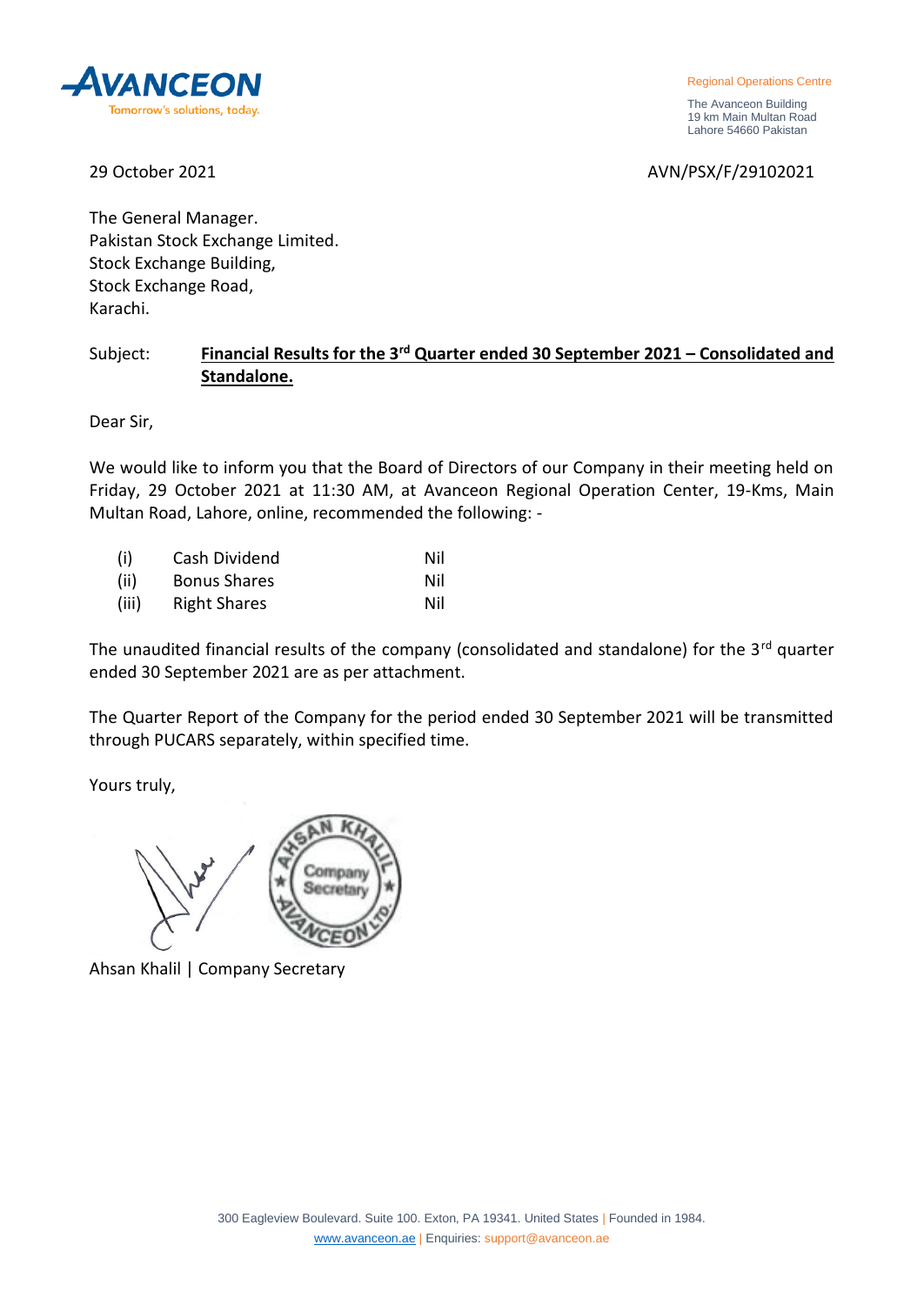## **AVANCEON LIMITED STATEMENT OF PROFIT OR LOSS (UN-AUDITED) FOR THE NINE MONTHS ENDED SEPTEMBER 30, 2021**

|                                     |               | Nine months ended |               | Quarter ended    |  |
|-------------------------------------|---------------|-------------------|---------------|------------------|--|
|                                     | Sep. 30, 2021 | Sep. 30, 2020     | Sep. 30, 2021 | Sep. 30, 2020    |  |
|                                     |               | (Rupees in '000)  |               | (Rupees in '000) |  |
| Revenue                             | 1,209,205     | 767,837           | 416,456       | 260,888          |  |
| Cost of sales                       | (799, 479)    | (490, 428)        | (287, 852)    | (175, 601)       |  |
| Gross Profit / (Loss)               | 409,726       | 277,409           | 128,604       | 85,287           |  |
| Administrative and selling expenses | (176, 072)    | (139, 242)        | (39, 427)     | (33,021)         |  |
| Other operating expenses            | (3,064)       | (2, 445)          | 53,086        | (380)            |  |
| Other operating income              | 769,081       | 337,828           | 298,391       | 53,034           |  |
|                                     | 589,944       | 196,141           | 312,049       | 19,634           |  |
| Profit / (Loss) from operations     | 999,670       | 473,549           | 440,653       | 104,921          |  |
| Finance costs                       | (38, 907)     | (48, 942)         | (18,050)      | (21, 314)        |  |
| Proft / (Loss) before tax           | 960,763       | 424,607           | 422,603       | 83,607           |  |
| Taxation benefit / (expense)        | (82, 622)     | (7,209)           | (15, 816)     | (14, 646)        |  |
| Profit / (Loss) for the period      | 878,141       | 417,398           | 406,786       | 68,960           |  |
| <b>Combined earnings per share</b>  |               |                   |               |                  |  |
|                                     |               | Restated          |               | <b>Restated</b>  |  |
| <b>Basic</b>                        | 3.44          | 1.63              | 1.59          | 0.27             |  |

**Diluted** 3.40 1.60 1.57 0.26

**Chief Executive Chief Financial Officer Director**